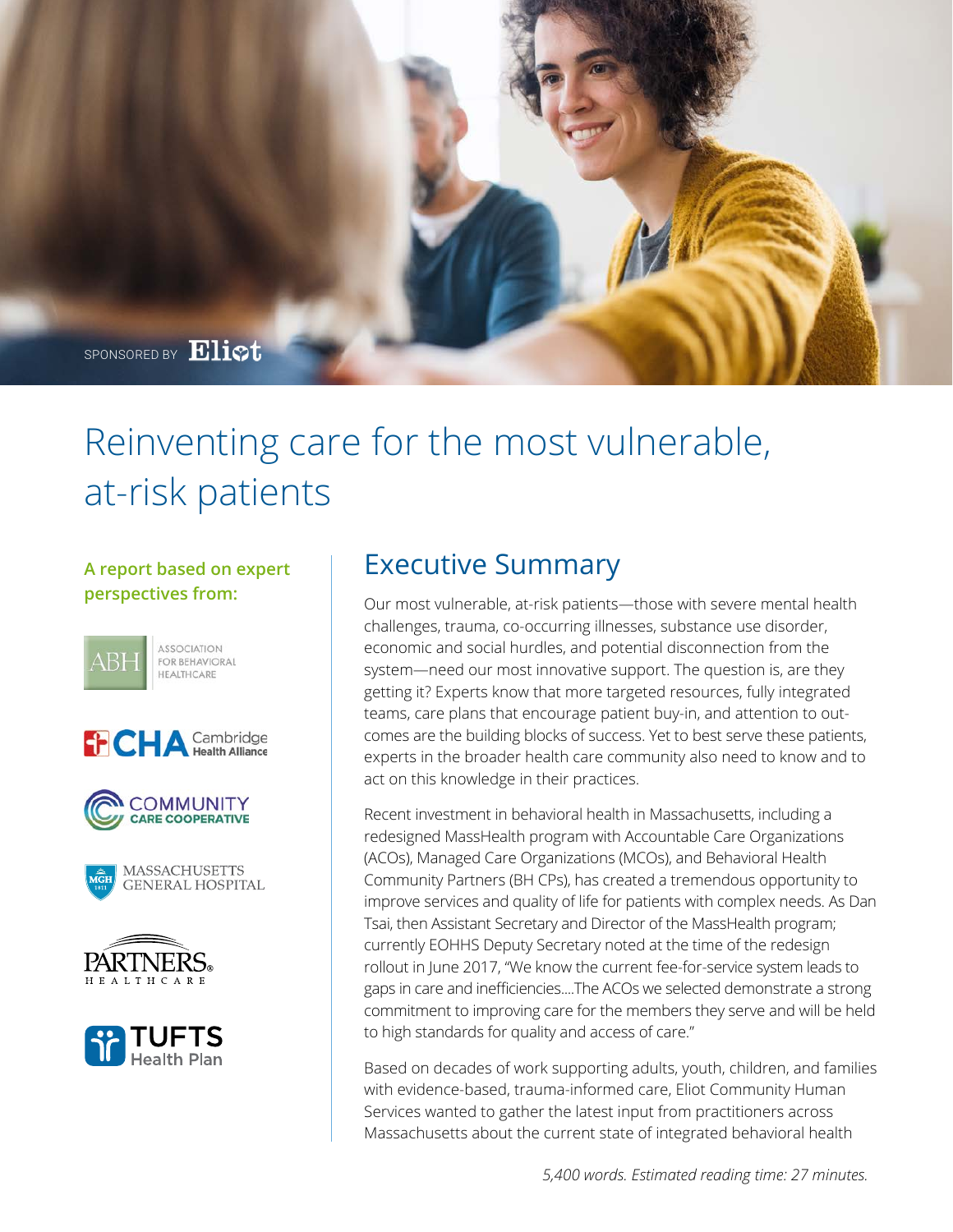# Insights and best practices from 14 experts on meeting key challenges in integrated mental health care in 2020 and beyond

- § Alexy Arauz-Boudreau, MD
- § Emily Bailey, LICSW
- § Salina Bakshi, MD
- § Lydia Conley, JD
- § Amy Corveleyn, MSW
- § Scott Daniels, RN
- § Lauren Falls, MSW
- § Liz Fiorello-DiPietro, LMHC
- § Erich Goetzel, MD, MA, LAc
- § Kelly Irwin, MD, MPH
- § Leah Kean, LICSW
- § Melisa Lai-Becker, MD
- § Pamela Moss, BSN, RN
- § Christina Severin, MPH

care and how the new MassHealth design is enabling it.

#### **We organized this report into three areas of insight we uncovered.**

In *[Making Connections and Creating Solutions](#page-2-0)*, we discuss how today's best care teams are using an integrated care lens as they: [Build relationships](#page-2-0)  [and practice dynamic collaboration,](#page-2-0) [Deploy integration with innovation,](#page-4-0)  and [Use technology, IT, and information exchange.](#page-5-0)

In *[Addressing Communities that Need Care Now](#page-6-0)*, we explore frontline fixes that mental health experts are using to meet ongoing challenges, such as [Prioritizing prevention with the right interventions a](#page-6-0)nd [Integrating](#page-7-0)  [systems of care.](#page-7-0) 

Finally, in *[Matters of Value and Accountability](#page-9-0)*, we address the need to use a value-based care model in achieving successful person-centered mental health care, exploring [Forging cost/care connections, Rewarding success,](#page-9-0)  and [System redesign.](#page-10-0) 

We close on the unified sense of *[Urgency and Optimism](#page-12-0)* in serving individuals with complex care needs that is alive and well—even if not yet comprehensively practiced—in our state. As in many areas of care, Massachusetts is listening and leading in integrated mental health care.

Each section of this paper concludes with a key takeaway we distilled from our interviews. Together, they form a draft set of best practices toward reinventing care for vulnerable, at-risk patients, especially those with behavioral health issues.

*Who this paper is for: Eliot conceived, researched, and wrote this paper to inform and inspire patients, families, caregivers at ACOs, referring PCPs, and community leaders who serve those with complexity and mental health conditions. Eliot's goal is to share new and proven approaches for* 

#### **COMMON ACRONYMS**

**ABH**  Association for Behavioral Health

**ACO**  Accountable Care Organization

**BH CP**  Behavioral Health Community Partner

**DMH** (Massachusetts) Department of Mental Health

#### **DSRIP**

Delivery System Reform Incentive Payment Program

#### **EOHHS**

(Massachusetts) Executive Office of Health and Human Services

**FQHC** Federally Qualified Health Centers

**LTSS** Long-Term Services and Supports

**MCO** Managed Care Organization

**MGH** Massachusetts General Hospital

**MGHfc** MassGeneral Hospital for Children

**MGPO** Massachusetts General Physicians Organization

**PCP** Primary Care Physician

**SDOH** Social Determinants of Health

**WHO** World Health Organization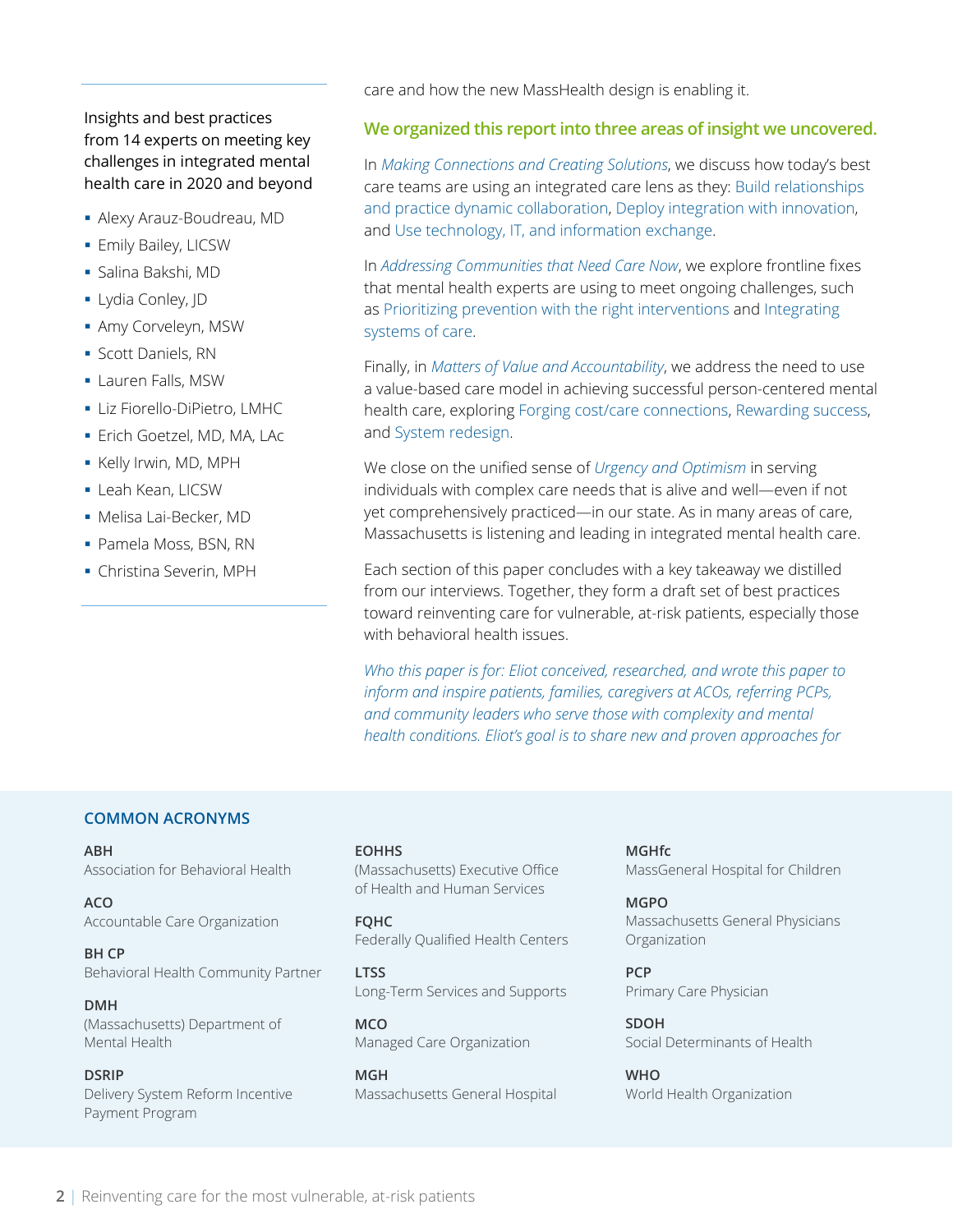# <span id="page-2-0"></span>Making Connections and Creating Solutions



*"Our embedded social worker is like a partner in my practice. That's how closely I work with her."*

Dr. Salina Bakshi, MD *A Partners PCP, at MGH* *transformative patient engagement, treatment, and retention.*

*Care teams are evolving to meet the needs of complex patients, but the pace of change must increase to reach all those who require care before their conditions worsen or they are beset with more co-morbidities. Our interviews suggest that engaging a range of specialties and, where possible, dissolving dichotomies between medical and behavioral health, can result in life-changing care.* 

*Experts say it's imperative—and more possible today—to promote the agency of each patient. Innovation is born from listening, collaboration, professional detective work, and meeting people where they are, rather than dictating their care to them.*

### **Build relationships and practice dynamic collaboration**

"The medical world is rapidly changing in thinking about team-based care, and a lot of physicians are on a learning curve," says Partners PCP Dr. Alexy Arauz-Boudreau. As both MGHfC Medical Director for Primary Care & Population Health Management and Medical Director of MGH/Massachusetts General Physicians Organization Medicaid ACO, Arauz-Boudreau knows a lot about bringing people together. "There are certainly some elements of hierarchy around 'clinical expertise.' But once clinicians understand how the [MassHealth Community Partners](https://www.mass.gov/guides/masshealth-community-partners-cp-program-information-for-providers) program works, they say, 'Oh, yes, I need to speak to this person.'"

"Clinicians may feel helpless when patients have complex mental health needs, and they lack adequate training across disciplines," says Dr. Kelly Irwin, Director of th[e Collaborative Care and Community Engagement](https://www.massgeneral.org/cancer-center/patient-and-family-resources/supportive-care/collaborative-care-and-community-engagement)  [Program at MGH](https://www.massgeneral.org/cancer-center/patient-and-family-resources/supportive-care/collaborative-care-and-community-engagement). "Staff on the front lines—group home managers or community mental health practitioners—didn't necessarily feel that their voices were heard when they advocated for their patients. At specialty care appointments, they may have felt more like a babysitter with specialists and clinicians not recognizing their expertise in understanding and supporting this person."

What's the solution? "It's about knowing patients' needs and identifying the right resources," says Dr. Salina Bakshi, a Partners PCP in practice at MGH with a leadership role in Partners HealthCare's ACO. Those resources are found in integrated teams with solid care plans aimed at keeping patients healthy, on vital medications, and out of the hospital.

Having embedded behavioral health staff is optimal. "Our embedded social worker is like a partner in my practice. That's how closely I work with her," says Bakshi, who sees firsthand how mental health and medicine must come together.

Looking holistically at complex-care needs helps patients and caregivers find the best, most creative solutions. "I can quickly connect with the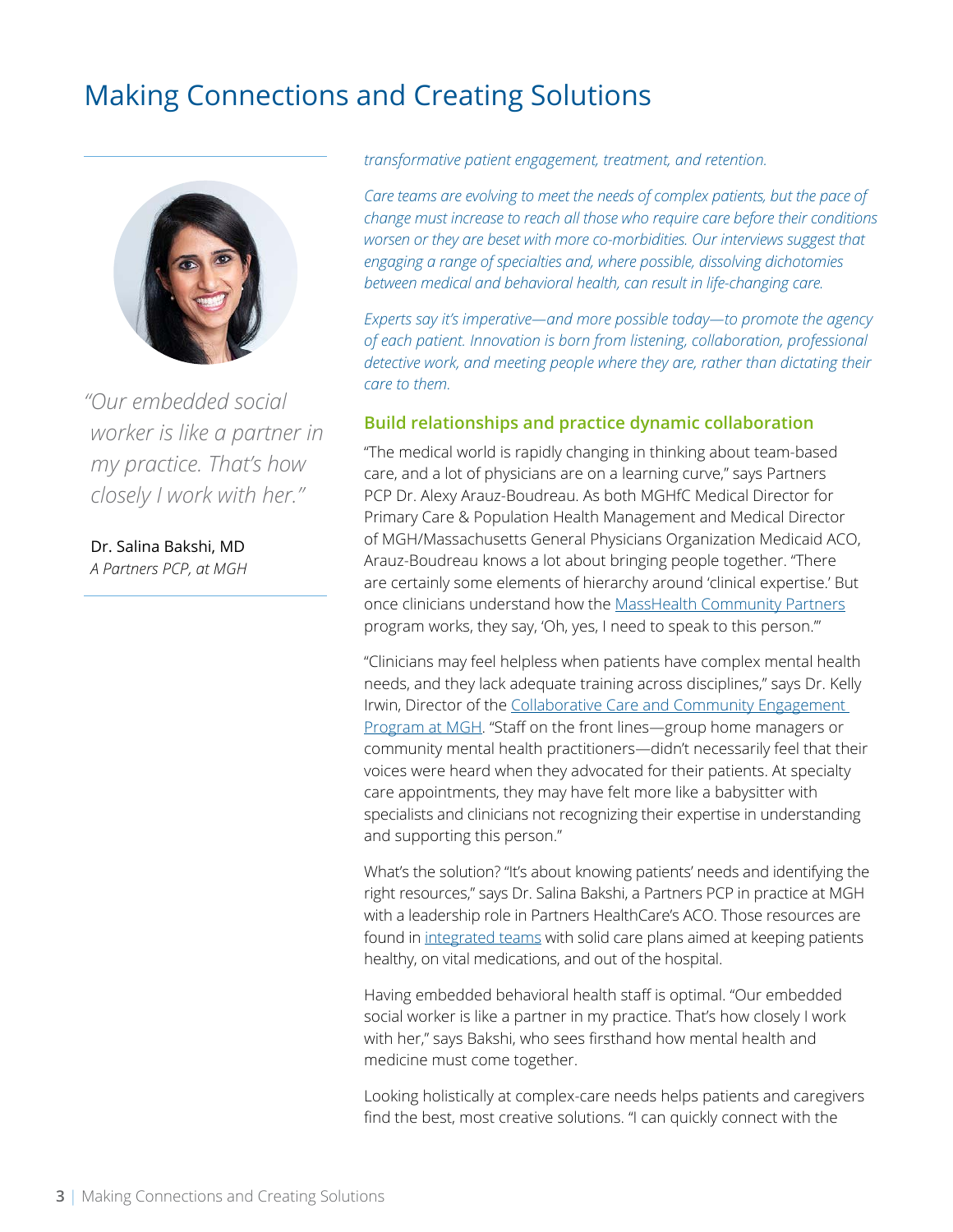

*"You can't do this work in a vacuum. We make sure we've got colleagues we can rely on and bounce things off of."*

### Lauren Falls, MSW

*Former Senior Director of Behavioral Health at C3*

# *KEY TAKEAWAY*

*Initiatives to integrate behavioral health and medical care allow holistic approaches to patients with complex care needs, including mental health services. This model supports collaboration, as well as attention to Social Determinants of Health (SDOH) that have been determined to impact physical and emotional health. Together, care teams with shared expertise can respond to patient needs and identify creative, innovative responses in the moment and on an ongoing basis* 

social worker I know and trust between patients," says MGH's Dr. Arauz-Boudreau. "Or I can tell her, 'You're going to get a message from me about the situation with Patient So-and-So.' Those are the cases where I feel almost a sigh of relief."

MGH has taken a leadership role in collaborative care, orchestrating flexible care teams and using patient navigators who oversee effective communication. "With oncology, for instance, the team includes psychiatry, social work, and navigation. The specialty team understands what is medically urgent and the front line staff understands the person's limitations and strengths," says Irwin. "We don't ask an individual affected by a physical disability to walk up three flights of stairs, so why do we expect those with mental illness—who may be disorganized, scared, and isolated—to show up at eight-thirty a.m. on a Tuesday? With cancer, the stakes are high. So what if, instead, the care team goes to them through a community-based model? We did home visits and were able to engage patients who had previously declined care. It worked. It was very rewarding to see care delivery change with the patient at the center."

The result of a more collaborative approach? "PCPs see positive outcomes and become more receptive to behavioral health professionals' involvement in the member's care. Something clicks," says Liz Fiorello-DiPietro, a Clinical Leader at **Eliot Community Human Services**. "They see that the care plan can be holistic. It can include 'attending scheduled appointments and following provider recommendations' as a goal, as well as 'getting proper heating in the member's apartment.'"

Also crucial is what Emily Bailey, Behavioral Health VP at Tufts Health Plan, calls "robust engagement." One no-show can signal trouble. BH CPs and PCPs must engage and stay up-to-date on patients with high-utilization histories, says Bailey, or "the patient resurfaces in a crisis. And you can never really complete their goals, because you never have them long enough."

Pamela Moss, Program Manager of the Community Partners Program for [Tufts Health Plan](https://tuftshealthplan.com/provider-new/our-plans/tufts-health-public-plans/community-partners-program), says Behavioral Health Community Partner nurse managers are often the best ambassadors for engagement and integration: "CP nurse managers who educate practices about the CP program and build direct relationships with PCP practice staff are very successful in getting timely reviews and approvals of care plans."

Integrated mental health care also must be built on dynamic collaboration to succeed, according to our interviewees. "You can't do this work in a vacuum," says Lauren Falls, independent behavioral health consultant and former senior director at C3. "We make sure we've got colleagues we can rely on and bounce things off of."

Christina Severin, President and CEO of [Community Care Cooperative](https://www.communitycarecooperative.org/)  [\(C3\)](https://www.communitycarecooperative.org/), an ACO designed to leverage innovative Federally Qualified Health Centers (FQHCs), agrees, and points to community centers as a linchpin. "Health center PCPs are fiercely dedicated to patients. They want to go above and beyond for individuals and families. As long as they feel like what they're doing adds value to the core objectives, they will absolutely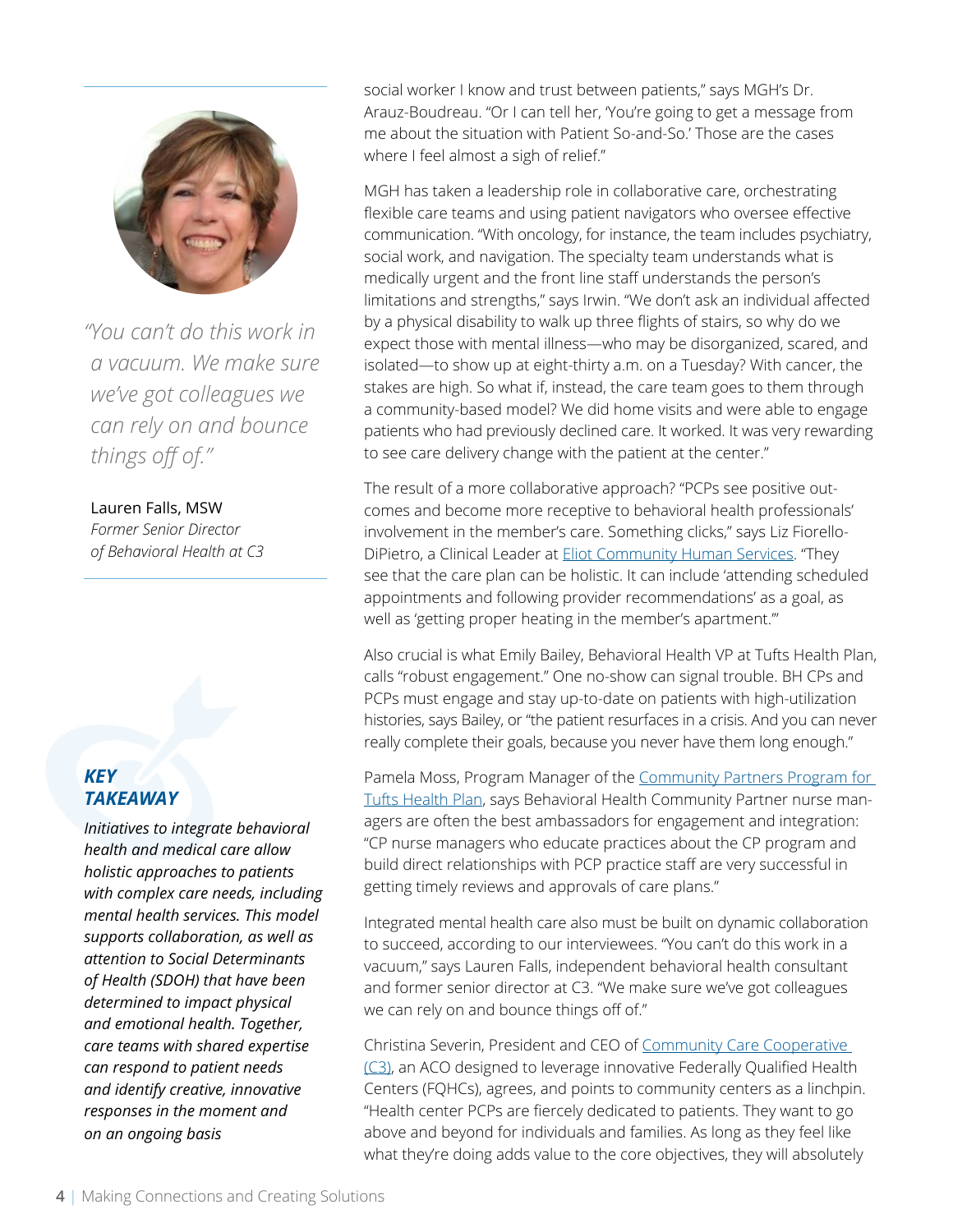<span id="page-4-0"></span>

*"As a team, we come up with ideas to motivate patients and help them to understand the long term benefits of staying engaged in treatment. Because once a patient is motivated, that's a win."*

#### Erich Goetzel, MD, MA, LAc

*Psychiatrist and Medical Director at Eliot Community Human Services*

# *KEY TAKEAWAY*

*An integrative mindset that rises above stovepiped care delivery begins by involving the patient and helping them understand the long-term benefits of staying engaged in treatment*

do it," she says.

"An overwhelming majority of our ER patients with behavioral health issues struggle with a substance abuse disorder. It's a self-medication component," says Dr. Melisa Lai-Becker, Emergency Medicine and Medical Toxicology Specialist at [Cambridge Health Alliance c](https://www.challiance.org/)ommunity health care system. "Patients present having abused alcohol to marijuana to cocaine to opioids to a combination of recreational illicit drugs and prescription ADHD meds that aren't theirs." Lai-Becker endorses an integrated patient-centered approach based on an individual's personal experience. "There's a reason they're using; it makes them feel better. Mix that with lacking social supports to develop better coping mechanisms. It is rare to have a patient with an active behavioral health issue who does not also need a cigarette. It's important to tend to these patients' needs in a way that doesn't leave them in complete limbo."

In her ED, Lai-Becker relies daily on case managers, recovery coaches, and cross-disciplinary thinking to find innovative approaches. "First and foremost, Eliot's expertise and manpower has been key to handling the volume," she says. "Yesterday was a typical example: during my 8-hour clinical shift, we had 12 active behavioral health patients in my 32-bed ED. About half met with a crisis team screener."

*NOTE: [SDOH](https://www.who.int/social_determinants/en/) are defined by the [WHO](https://www.who.int/) as "the conditions in which people are born, grow, live, work, and age. These circumstances are shaped by the distribution of money, power, and resources at global, national and local levels."*

# **Deploy integration with innovation**

Patients with severe mental health challenges, trauma, co-occurring illnesses, substance use disorder, economic and social hurdles, and potential disconnection to the system—or all of the above—may not fully or optimally benefit from traditional, stovepiped care delivery. According to our interviewees, today's care delivery innovation begins by building trust—with the patient and among the care team—to inspire creativity and optimize health outcomes for patients.

"As a team, we come up with ideas to motivate patients and help them to understand the long term benefits of staying engaged in treatment. Because once a patient is motivated, that's a win," says Dr. Erich Goetzel, a psychiatrist and Medical Director at Eliot.

Innovative approaches also increase patient involvement when lifethreatening conditions like cancer are involved. Dr. Irwin says true integrated care helps support and serve cancer patients with accompanying mental health complexity who may be overlooked or considered uncooperative. "Individuals with serious mental illness experience one of the largest mortality gaps in medicine, in part because of inequities in care," she says. "But we can increase access to timely, high-quality, collaborative care for people with complex needs by meeting them where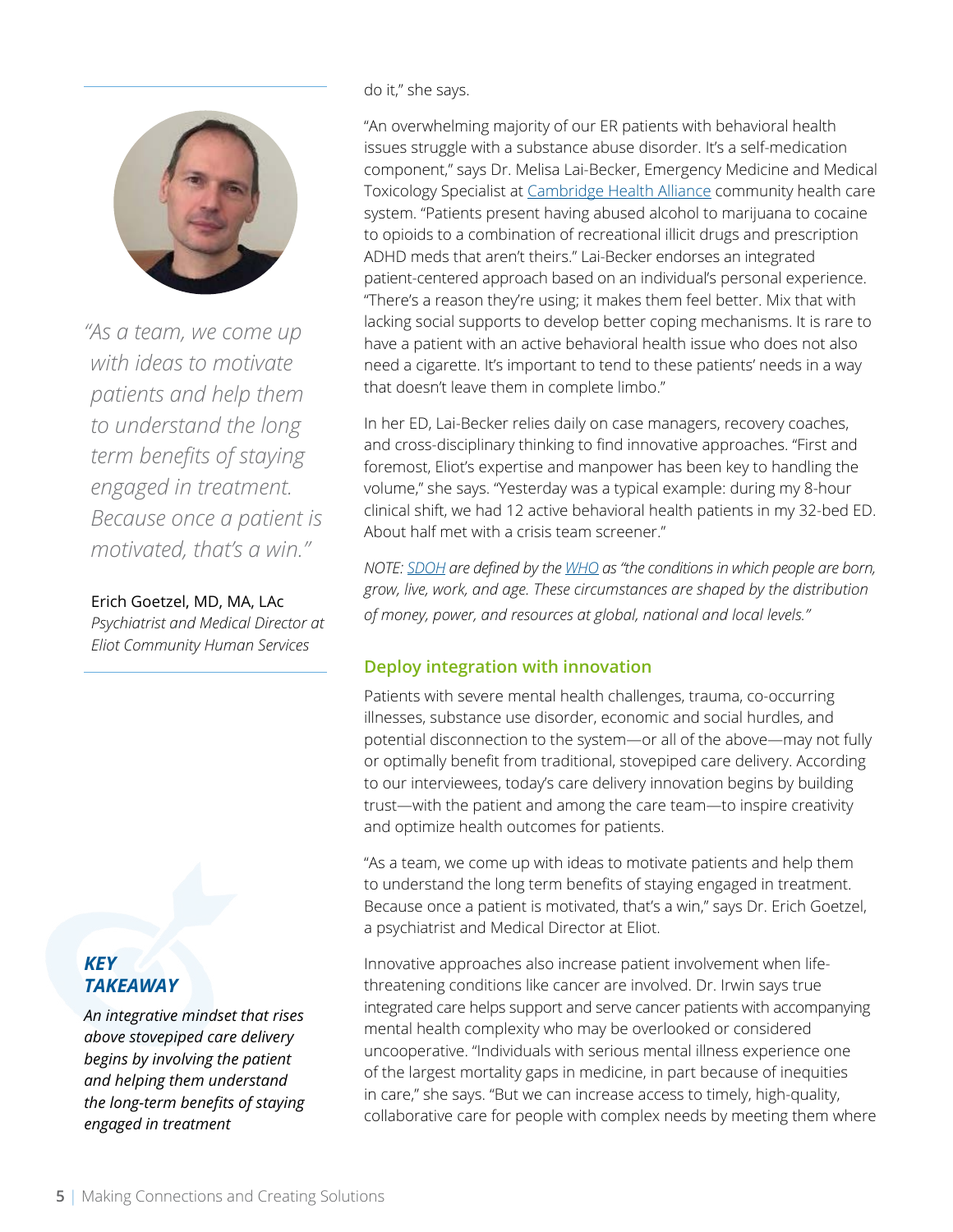<span id="page-5-0"></span>

*"When life is really complicated and you can't keep your appointments, you get labeled with my least-favorite terms: 'noncompliant' or 'nonadherent.' I think that telehealth has the ability to bust down those impediments by making needed services available to patients on-demand."*

#### Christina Severin, MPH

*President and CEO of Community Care Cooperative*

# *KEY TAKEAWAY*

*Mobile technologies, telehealth, leveraging data, and crossdisciplinary ideation can break down barriers to holistic mental health treatment.* 

they are." In a recent trial of 30 patients with serious mental illness and a new cancer diagnosis, Irwin says excellent cancer treatment was possible. "No one said they felt coerced. They had felt ignored before…so I'm really proud of the work we're doing."

"It's about the continuum of care and how we keep it fluid," says Lauren Falls. "[We need to] keep people thinking creatively about what a person needs at a point in time."

# **Use technology, IT, and information exchange**

Amy Corveleyn, a psychiatric oncology social worker at MGH, says she and her colleagues are eager to learn new ways to inspire patient confidence. The research of Karen Fortuna of Dartmouth College and Rob Walker of the **DMH** has piqued her interest. "They are looking at a [smart phone app](https://www.nature.com/articles/d41586-019-03229-5?utm_source=twitter&utm_medium=social&utm_content=organic&utm_campaign=NGMT_2_JNC_Nature) that can link people to a certified peer specialist for additional support with their mental health care. I imagine that integrating technology is going to be the future."

"Something that's been very exciting to us is the advent of event notification systems, particularly on the Behavioral Health Community Partner side," says Lydia Conley, President of **Association for Behavioral** [Healthcare \(ABH\).](https://www.abhmass.org/) "You get a ping when one of your clients is in the ED. You can go intervene early. That has a lot of potential, in terms of diverting people from hospitalization and reconnecting to the community very quickly."

Christina Severin also sees the potential of tech-enabled, real-time solutions. "When life is really complicated and you can't keep your appointments, you get labeled with my least-favorite terms: 'noncompliant' or 'nonadherent,'" says Severin. "I think that telehealth has the ability to bust down those impediments by making needed services available to patients on-demand."

Further calls are for more robust technology and information exchange between primary and mental health care. "If you're going to be doing a care coordination function, you need to have a coordination platform the IT and ability to exchange information with other providers," says Conley. ABH is active in promoting health information technology among its 80+ member organizations.

Dr. Bakshi at MGH, as the Inaugural Fellow in Population Health at [Partners HealthCare,](https://populationhealth.partners.org/news_posts/provider-perspectives-population-health-primary-care/) has great interest in leveraging data and analytics. And [population health—](https://www.cdc.gov/pophealthtraining/whatis.html)a mindset that combines concepts of SDOH with professional collaboration, big data, and policy making—is also on the ABH's radar to address the targeted needs of communities.

"For our members to move into a space where it's a population-healthfocused approach, they need resources—the internal technical, analytical, and other data capabilities to get there. The BH CP funding has helped, but we need to seriously think this through together as a community over the next couple of years," says Conley.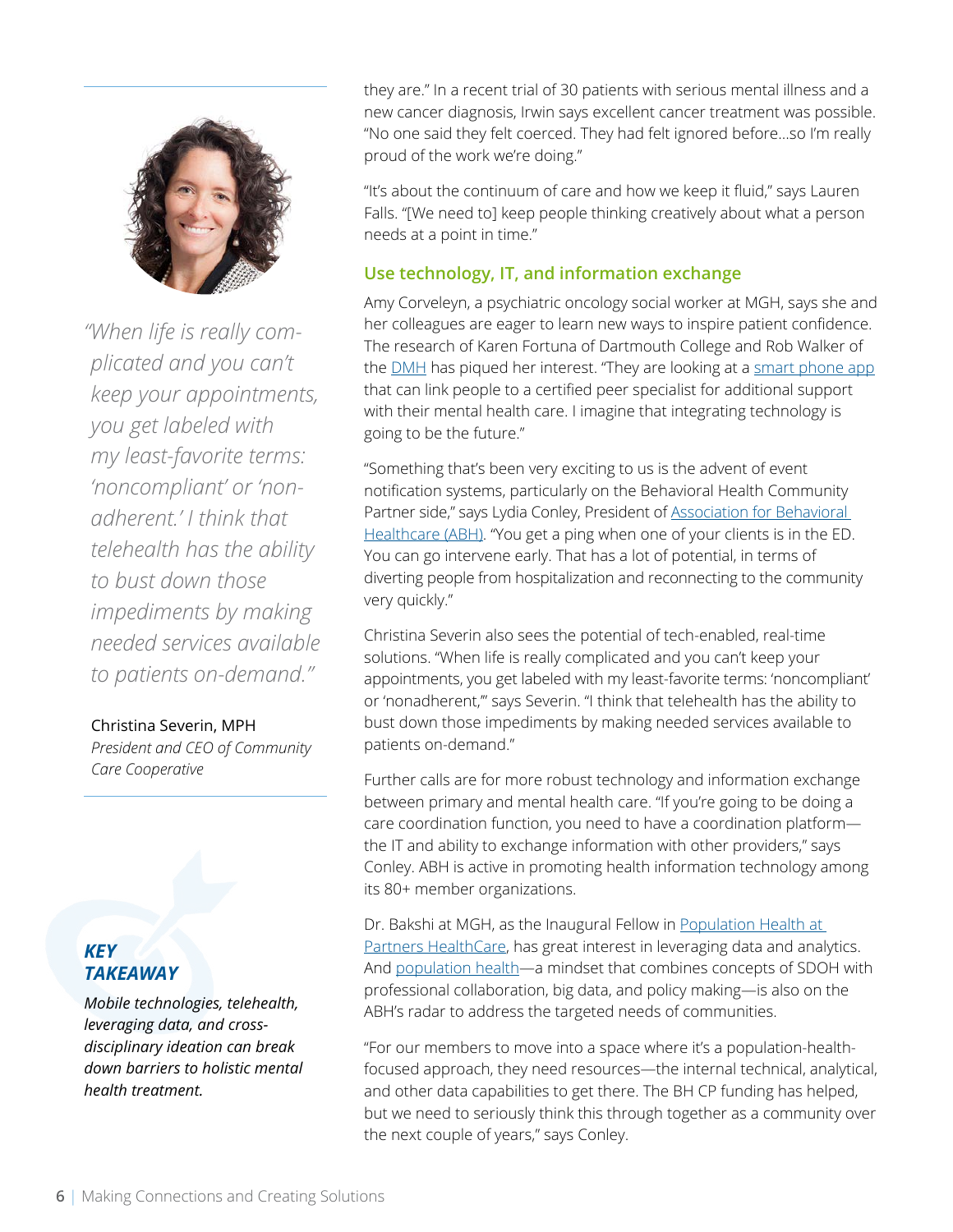# <span id="page-6-0"></span>Addressing Communities that Need Care Now



*"I think of the case of a woman who had experienced past domestic violence: her concern was moving to a higher-level apartment to feel safer. So that became the number-one issue the BH CP addressed."*

#### Alexy Arauz-Boudreau, MD

*(MGHfC) Medical Director for Primary Care & Population Health Management and Medical Director of MGH/MGPO Medicaid ACO*

*Challenges faced by people with severe mental illness have gone largely unaddressed in the standard primary care model. With dialogue increasing around incentives, risk-reduction, and evidence-based approaches, more professionals are joining the discussion and pointing out opportunities for reinvention.* 

### **Prioritizing prevention with the right interventions**

For patients with mental health complexity, sometimes food, transportation, or other essentials may be more needed than an office visit. Support focused on Social Determinants of Health (SDOH) needs has proven to build self-agency and quality of life.

"Catastrophes are prevented" with smart, lower-touch care, says Eliot's Erich Goetzel. "Maybe they need someone there—not judging them; addressing nutrition, stress situations, smoking cessation." He also firmly believes in th[e Zero Suicide Initiative,](http://zerosuicide.edc.org/) a comprehensive approach to suicide care that aims to reduce the risk of suicide for all individuals seen in health care systems.

"Clients may need somebody looking out for them, helping them with stressful situations and addressing basics needs, like nutrition and housing," adds Goetzel. "It's all about supporting patients beyond that 15-minute doctor visit or 45-minute therapy appointment. Sometimes it's absolutely necessary."

Interventions may be as individual as the patients themselves. Scott Daniels, a Clinical Leader at Eliot who is a registered nurse, says he was especially gratified to help a medically compromised man who needed multiple specialists to compare medical options available to him. The client noted that he felt a major burden was lifted.

"I think of the case of a woman who had experienced past domestic violence: her concern was moving to a higher-level apartment to feel safer," says Dr. Arauz-Boudreau. "So that became the number-one issue the BH CP addressed. If someone has a history of trauma, is that feeling paranoia? Yet without having a basic sense of security, it's almost impossible to begin a clinical treatment plan."

As our interviewees have found, getting at underlying causes can prevent the need for future [high-cost] interventions. "We try to think of things outside the box to support people who are in crisis—to connect them and help steer them toward resources," says Daniels. "A clinician may get a snapshot of someone coming into the hospital—and then a care manager can really dive down and figure out the underlying causes are of why they're showing up at the ED."

"We're using motivational interviewing and saying, 'Okay, what are some ways we can help you out with safe housing, food insecurity, social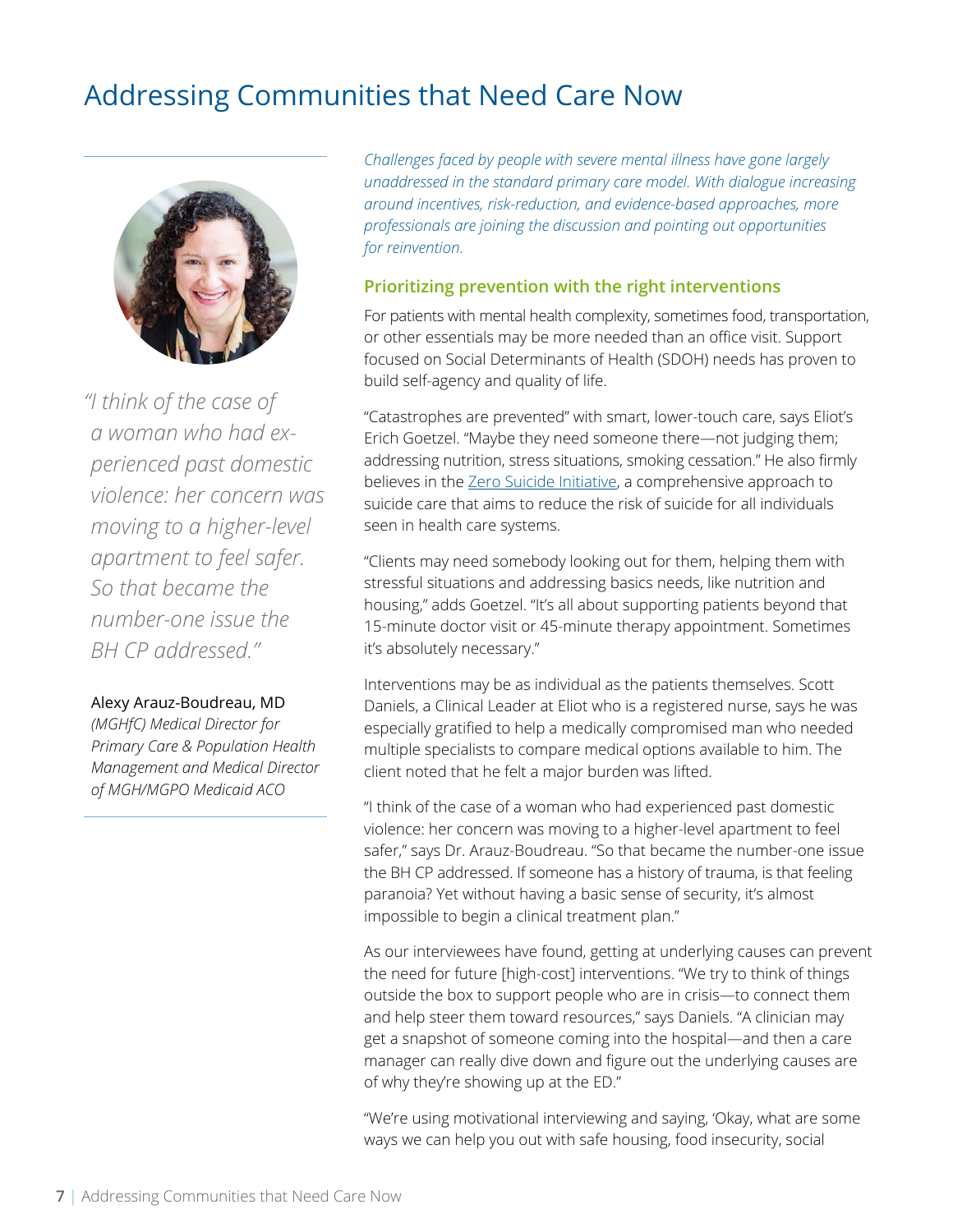# <span id="page-7-0"></span>*KEY TAKEAWAY*

*Proactive approaches to care that support prevention or interrupt declines in health, social and emotional wellness require a holistic focus.*

connections?'" says Leah Kean, BH CP Director at Eliot. "Because if it's 95 degrees in their apartment and they can't really think of anything else, that's where we're going to center our work at the moment."

Dr. Arauz-Boudreau adds that patients also gain confidence by seeing how connections are made. "It helps them navigate not only the medical system, but also social services, community safety-net resources, the education system—to help families and patients learn to advocate for their own social needs."

Professional compassion is huge, says C3's Severin. "Health centers understand the experiences of their community and deliver care in an exam room in a way that is trauma-informed and appropriate from a clinical, linguistic, and community perspective. I think when somebody feels understood—the opposite of alienated: really seen, heard, and valued they are engaged in driving the care plan. That's very empowering."

#### **Integrating systems of care**

What's holding us back in achieving the vision of integrated mental health care?

Those on the ground know: it's just plain hard to integrate care for patients with complexity. The specialty-focused health care system simply isn't built for them. But as our healthcare experts explained, calling out and agreeing upon roadblocks that stand in the way is half the battle to eliminating them.

#### ROADBLOCKS THAT EXACERBATE MENTAL HEALTH ISSUES INCLUDE:

- unfulfilled goals for mental health equity and addiction parity\*
- the [opioid epidemic](https://www.hhs.gov/opioids/about-the-epidemic/index.html)
- § other substance abuse
- biology and genetic endowment
- **economic stability**
- *\* as pursued b[y The Kennedy Forum,](https://www.thekennedyforum.org/) among others.*

To meet this challenge, experts are raising the call for "reverse integrated care" or ["reverse integration,"](https://www.apa.org/monitor/2016/09/integrated-care) a new treatment model where primary care is provided for patients with mental health conditions, but this care is delivered in the behavioral health setting versus the PCP's office. Since these patients are more likely to experience preventable conditions such as high blood pressure, diabetes and cardiovascular disease, the goal of reverse integration is to meet them with primary care in the same setting where they receive care for mental health conditions, thereby improving overall patient outcomes.

"We can't put everything on primary or on psychiatry," Eliot's Goetzel says. "But with a PCP in our mental health clinic, we would have better care."

- limited access to educational opportunities
- stigma
- § physical environments
- § employment and working conditions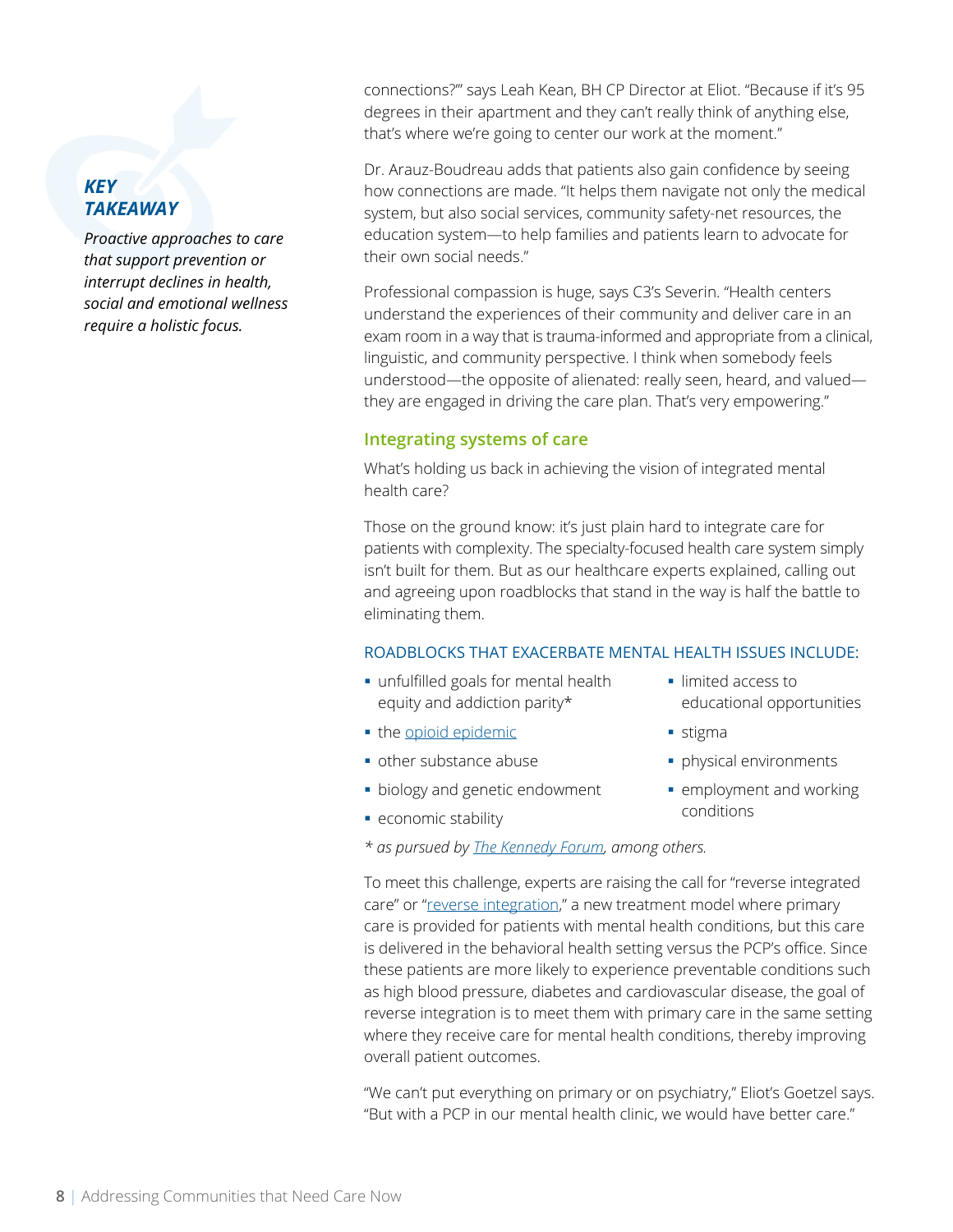

*"Anybody who's worked in behavioral health understands the significant value of having someone in the community that can meet people where they are—who can understand their needs, help translate service delivery and clinical language, and break down barriers."*

#### Emily Bailey, LICSW

*Behavioral Health VP at Tufts Health Plan*

# *KEY TAKEAWAY*

*Integrating once separated "systems of care" through the MassHealth ACO redesign aspires to support better health outcomes and reduce cost for high-quality care.*

Tufts Health Plan's Bailey agrees. "We are focused on ongoing integration innovation at the practice level. Physical health care in more traditionally psychiatric settings is a real priority for us."

To further drive integration, one of the primary components of the MassHealth ACO redesign is geographic accountability. All designated BH CPs must contract with all the ACOs in their geographic area. The ultimate hope is that ACOs can be more fluid, even helping launch services to meet their members' needs there, without duplicating or rebuilding existing community services. After more than a year, the commitment of the EOHHS and the Baker administration to encourage ACOs to partner with the community is proving a big win for patients though much remains to be done.

"We felt it was very important that community organizations have access to Delivery System Reform Incentive Program dollars, and that's exactly what happened in Massachusetts," says Conley. "And the Commonwealth went even further: they made infrastructure dollars available to providers, as well.

"SDOH are among the reasons why MassHealth chose to procure Behavioral Health Community Partners," Conley continues, "because our 82 member organizations are embedded in communities and are familiar with local resources—utility assistance, fuel assistance, food pantries, et cetera. That's core to the work they do with MassHealth members."

"Anybody who's worked in behavioral health understands the significant value of having someone in the community that can meet people where they are—who can understand their needs, help translate service delivery and clinical language, and break down barriers," says Bailey. "We want to work with our network to see additional or innovative services in the way membership would like to see them provided."

Empowering community organizations has put a new focus on helping homeless and itinerant patients stay in the system by remaining "[findable](https://expmag.com/2019/05/a-night-on-a-hunt-for-the-homeless/)," or being able to be located (and served) as homeless, as is pulling in patients who haven't taken advantage of their benefits.

"We recently had a member who told their care manager, 'I haven't gone to primary care in seven years,'" says Fiorello-DiPietro. "And through motivational interviewing, when he was challenged to think about why, it came down to remembering appointments, the location of the PCP, and lack of transportation. The member didn't know that he could change his PCP to somebody closer, so that became part of the goal. He felt really proud and relieved when he attended his first appointment and could have that thorough medical exam. Nobody had asked him before why he wasn't attending appointments. It was just, 'He's not coming.'"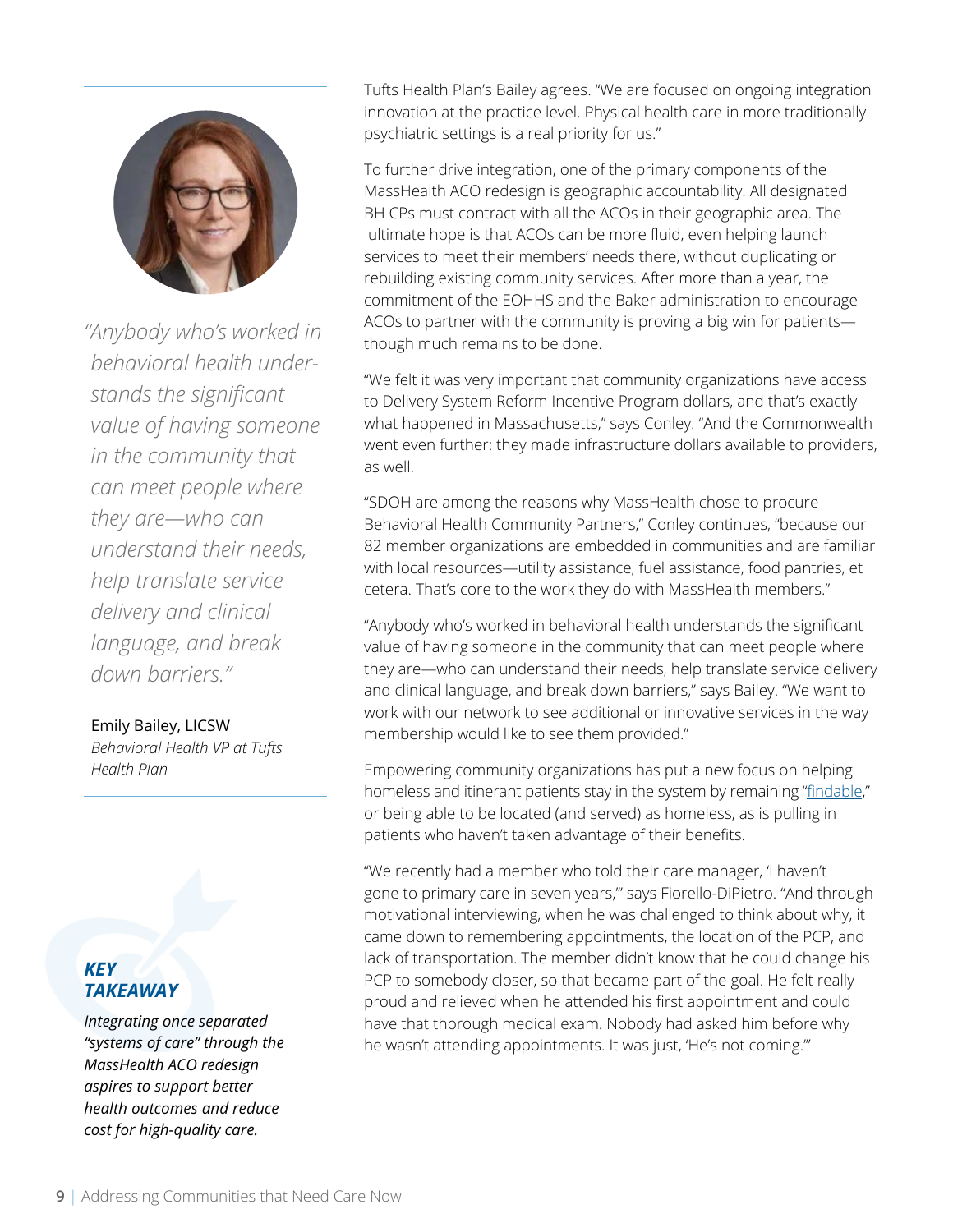# <span id="page-9-0"></span>Matters of Value and Accountability

# *KEY TAKEAWAY*

*The ACO journey to rethink and reallocate mental health resources and delivery requires planning, analytics, and collaboration.*



*"We know the community partners are doing great work. How do you quantify making a difference?"* 

Pamela Moss, BSN, RN *Tufts Health Plan*

*Many across the country ask: what is value-based, patient-centered care? Critics are unsure whether the latest incentive-based revelations are just another flavor of capitation, gaining us marginal savings and a mere blip*  in patient satisfaction. In a mental health care system in desperate need of *sweeping and sustainable change, the experts agree that it's time for real transformation, not a patch.* 

#### **Forging cost-care connections**

The MassHealth redesign brought together behavioral and physical health to put a spotlight on the holy grail of integration, and in so doing posed a simple question: can it save money? ACO administrators are on the frontlines of this service-meets-cost question. And after just over a year, the numbers, when they finally appear, will be telling.

To generate the value that literally creates ACO solvency, our interviewees agree that smart planning, analytics, and collaboration are key. "Joint partnerships between the MCOs and ACOs offer tremendous opportunity to use our resources innovatively to meet joint goals and needs," says Bailey. "We have more flexibility in evaluating problems and thinking about how to use those dollars together. From that perspective, it's a really exciting landscape looking into the future. I'm incredibly energized by the opportunities to partner as providers and payers."

"Health care is a real feed-the-beast industry, and if you're part of the system that's not controlling a lot of the money, it means that you are not controlling a lot of the conversation," says C3's Severin. "And when you don't control the conversation, you don't control the power and the way decisions are made. And ultimately, again, where the money is spent."

#### **Rewarding success**

But how to *quantify* success—and, thereby, the path of the money—in this redesigned context?

"We all struggle with this question with our community partners. We know the community partners are doing great work. How do you quantify making a difference?" says Tufts Health Plan's Moss.

Every day BH CPs' case management may prevent what used to be costly regular ER visits. Imagine that this cuts the monthly spend to less than half for a large group of patients. A surplus is created.

Severin has crunched the numbers, and so firmly believes in the ACO model that she and her colleagues created their own "upstart" entity, as [reported in Commonwealth Magazine.](https://commonwealthmagazine.org/health-care/an-upstart-helps-to-reshape-masshealth/)

"[Regarding] budget setting and experience methodology…over the five years, the program starts blending out historic experience and blending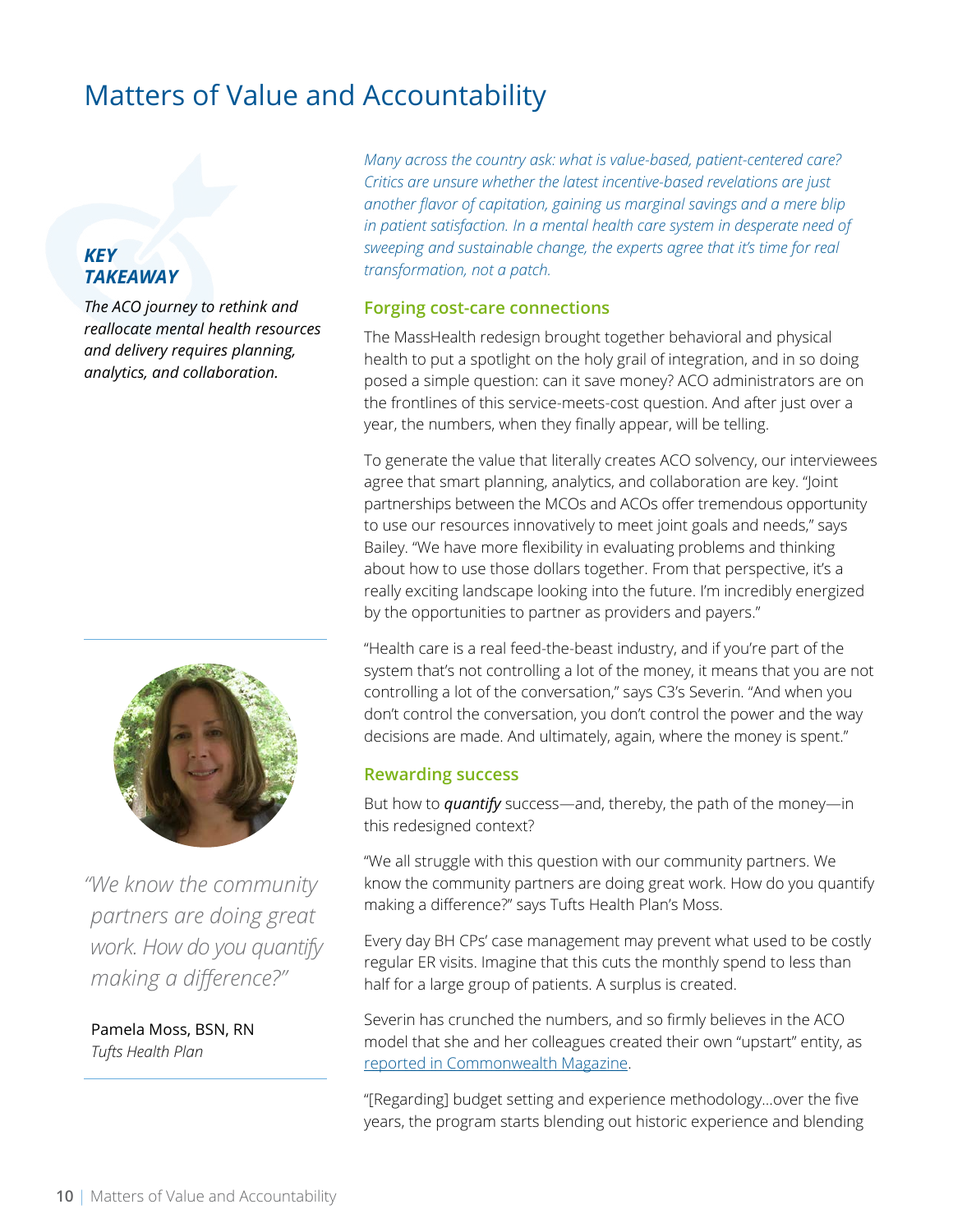# <span id="page-10-0"></span>*KEY TAKEAWAY*

*Quantifying ACO value will be proven by lower utilization of costly care resources as well as investments that drive innovation, but cannot overlook "softer" measures to keep morale high and care team turnover low by making caregivers feel valued and appreciated.*



*"MassHealth is explicitly measuring things that are both clinically effective and cost-effective. If you reduce unnecessary hospitalizations, that reduces trauma to people."*

# Lydia Conley

*President of the Association for Behavioral Healthcare (ABH)*

in performance against an average market price. Toward the end of the program, if the ACO can deliver total cost of care at, or better than, the average amongst all ACOs, the ACO will be financially rewarded.…The ACO can then use those surpluses to do whatever they think is best for program sustainability," says Severin.

Of course, any system where caregivers feel unappreciated and not valued cannot succeed over the long term, regardless of the financial surplus it generates. That's why valuing staff is another critical way to reward success and put patients first—keeping professionals in the community by providing support and promoting job satisfaction. Turnover isn't just inconvenient; it can rattle care plans.

Dr. Goetzel believes that so-called "physician burnout" isn't due to clients, but the demands of the current system. "It's all the documentation, prior approvals, finding solutions to the most complex client situations in less and less time. Providers need to be happy to make patients happier. However, I do believe that more doctors feel more comfortable and empowered today in Massachusetts. We're working as treatment teams and bouncing ideas off each other."

Ultimately, the system is still too new to know what makes for long-term sustainability. Reinvesting at the implementation level? Rewarding staff through bonuses? Sharing resources with hospitals doing excellent discharge planning? The palette of opportunity is wide.

# **System redesign**

MassHealth officials felt it was time to "bend the cost curve," as Assistant Secretary Dan Tsai told lawmakers at a [state budget hearing in 2016.](https://www.masslive.com/politics/2015/04/masshealth_chief_dan_tsai_find.html) The redesign of the MassHealth program into ACOs, MCOs, and BH CPs was its highly anticipated answer.

"The ACOs we selected demonstrate a strong commitment to improving care for the members they serve and will be held to high standards for quality and access of care," Tsai said in the official EOHHS announcement [in June 2017.](https://www.mass.gov/news/masshealth-partners-with-18-health-care-organizations-to-improve-health-care-outcomes-for) He added at the [MIT Sloan Health Systems Initiative](https://mitsloan.mit.edu/hsi/hsi-welcome) conference in November of that year: "Paying a budget for total cost of care, risk-adjusted for the population, is a prerequisite for all the things we think should happen within health care delivery." He pointed out that the \$1.8 billion in new federal funding over five years will "follow lives," not fee-for-service. "ACOs coming together were essentially—it was like watching speed-dating: they were all courting the different health centers and primary care practices, because the funding for new infrastructure was following primary-care-based lives," he told the audience.

"MassHealth is explicitly measuring things that are both clinically effective and cost-effective. If you reduce unnecessary hospitalizations, that reduces trauma to people; if you keep them in the community, that's potentially more cost-effective than repeated, unnecessary ED or hospitalization visits. So that's the vision," explains ABH's Conley. "And the hope is that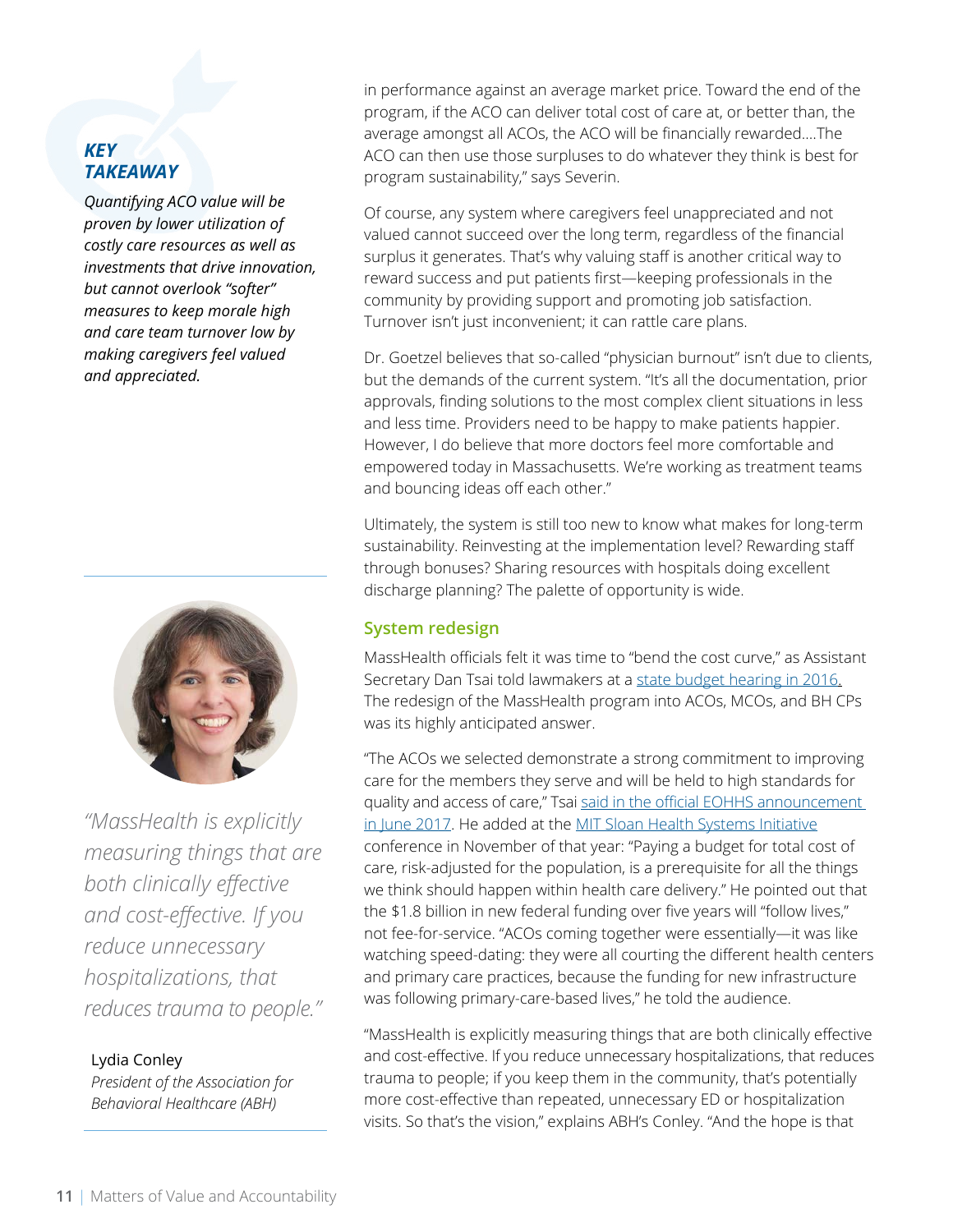# *KEY TAKEAWAY*

*Filling gaps to better treatment for patients with mental health conditions, especially for complex cases, begins with behavioral health community partners and community partner integration with primary care, medical specialty and other medical care providers.*

BH CPs with their specialized understanding of the resources available in the community can help a subset of the larger MassHealth population start to move away from hospitals and EDs."

"We're having really interesting conversations with our ACO partners around the gaps in the behavioral health system," says Tufts Health Plan's Bailey. "How can we think about centers and pockets of excellence in service provision to have the highest impact for the members' conditions?"